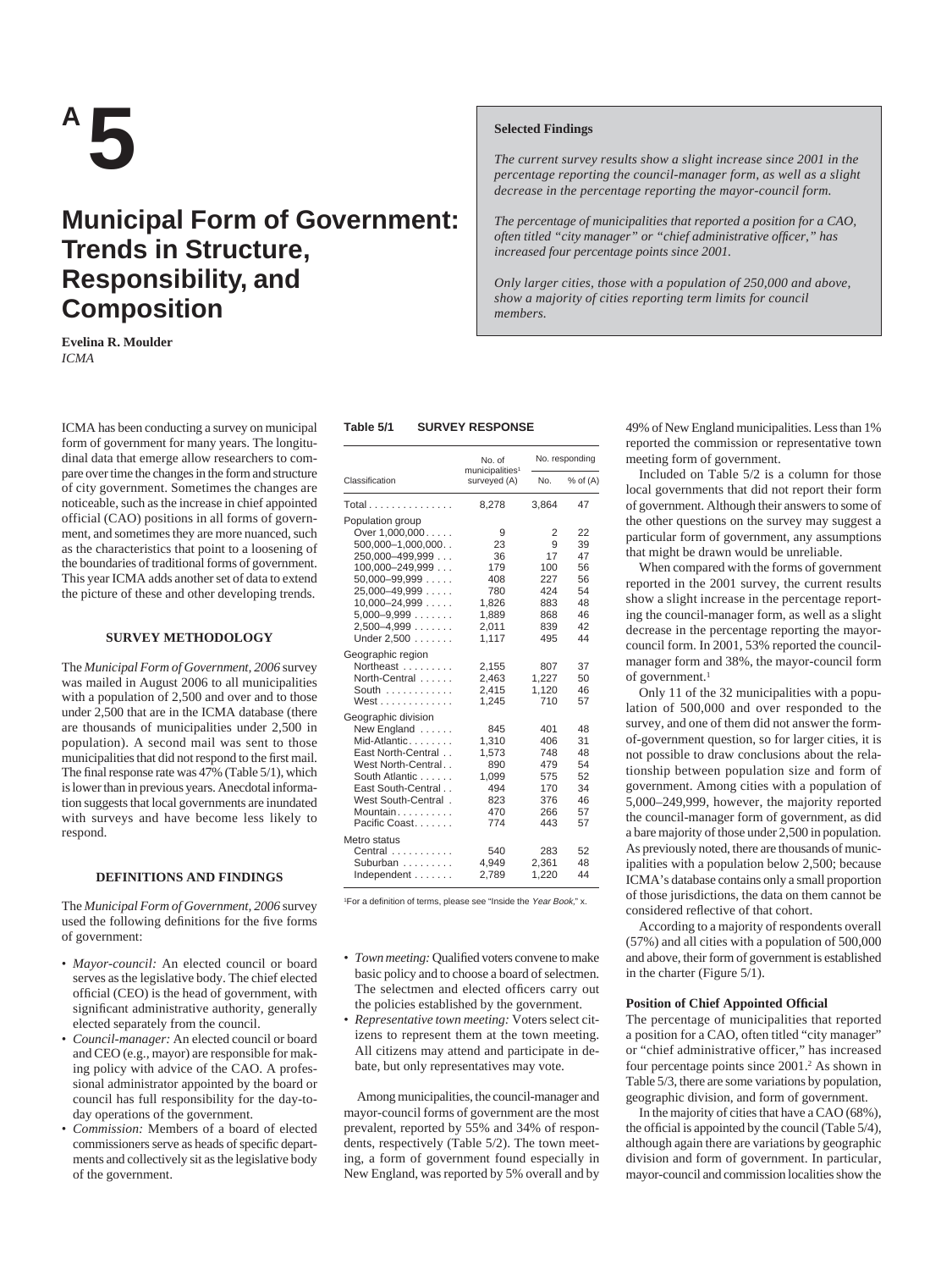# **Table 5/2 MUNICIPAL FORM OF GOVERNMENT**

| Classification            | No.<br>reporting<br>(A) | Mayor-<br>council<br>$%$ of $(A)$ | Council-<br>manager<br>$%$ of $(A)$ | Commission<br>$%$ of $(A)$ | Town<br>meeting<br>$%$ of $(A)$ | Representative<br>town meeting<br>$%$ of $(A)$ | Did not<br>report<br>$%$ of $(A)$ |
|---------------------------|-------------------------|-----------------------------------|-------------------------------------|----------------------------|---------------------------------|------------------------------------------------|-----------------------------------|
| Total.                    | 3.864                   | 34                                | 55                                  | 1                          | 5                               | 1                                              | 4                                 |
| Population group          |                         |                                   |                                     |                            |                                 |                                                |                                   |
| Over 1.000.000.           | 2                       | $\Omega$                          | 100                                 | 0                          | 0                               | 0                                              | 0                                 |
| $500,000-1,000,000$       | 9                       | 44                                | 44                                  | 0                          | 0                               | $\Omega$                                       | 11                                |
| $250,000 - 499,999$       | 17                      | 65                                | 35                                  | 0                          | 0                               | 0                                              | 0                                 |
| $100.000 - 249.999$       | 100                     | 27                                | 70                                  | $\Omega$                   | 0                               | 0                                              | 3                                 |
| $50.000 - 99.999$         | 227                     | 26                                | 67                                  | 1                          |                                 |                                                | 5                                 |
| $25,000-49,999$           | 424                     | 31                                | 63                                  |                            | 1                               |                                                | 4                                 |
| $10,000 - 24,999$         | 883                     | 29                                | 59                                  | 1                          | 5                               |                                                | 4                                 |
| $5,000 - 9,999$           | 868                     | 33                                | 54                                  | 1                          | 7                               |                                                | 4                                 |
| $2,500-4,999$             | 839                     | 43                                | 44                                  | 1                          | 7                               |                                                | 5                                 |
| Under 2.500               | 495                     | 39                                | 50                                  |                            | 5                               | $\Omega$                                       | 6                                 |
| Geographic division       |                         |                                   |                                     |                            |                                 |                                                |                                   |
| New England               | 401                     | 11                                | 29                                  |                            | 49                              | 4                                              | 7                                 |
| Mid-Atlantic              | 406                     | 46                                | 42                                  | 4                          | 0                               |                                                | 8                                 |
| East North-Central        | 748                     | 42                                | 50                                  |                            | $\star$                         |                                                | 5                                 |
| West North-Central        | 479                     | 52                                | 44                                  |                            | 0                               | 0                                              | 3                                 |
| South Atlantic            | 575                     | 23                                | 73                                  | 1                          | 0                               | 0                                              | 4                                 |
| East South-Central        | 170                     | 67                                | 28                                  |                            | 0                               | 0                                              | 5                                 |
| West South-Central        | 376                     | 29                                | 69                                  | ÷                          | 0                               | $\Omega$                                       | $\overline{2}$                    |
| Mountain                  | 266                     | 40                                | 58                                  | 0                          | 0                               | 0                                              | 3                                 |
| Pacific Coast             | 443                     | 17                                | 80                                  | 0                          | $\Omega$                        | $\Omega$                                       | 3                                 |
| Metro status              |                         |                                   |                                     |                            |                                 |                                                |                                   |
| Central                   | 283                     | 35                                | 60                                  |                            | 0                               | 0                                              | 4                                 |
| Suburban                  | 2,360                   | 32                                | 55                                  | 1                          | 5                               |                                                | 5                                 |
| $Independent \dots \dots$ | 1,220                   | 38                                | 52                                  |                            | 6                               |                                                | 3                                 |

Note: Percentages may not total 100% because of rounding.

 $=$  Less than 0.5%



Figure 5/1 *Authority for establishing form of government*

lowest percentages reporting appointment solely by the council and the highest percentages showing appointment involving the elected official.

# **Provision for Initiative, Referenda, and Recall**

There are various provisions that allow citizens or the council to introduce items on a ballot. These provisions are initiative, referenda, and recall (Table 5/5).

*Initiative* Through an initiative, citizens can place charter, ordinance, or home rule changes on the ballot by collecting the required number of signatures on a petition. There are three types of initiatives: indirect, direct, and nonbinding. The *indirect* provision requires that before any charter,

#### **Table 5/3 POSITION OF CHIEF APPOINTED OFFICIAL**

|                                                                                                                                                                                                                               | No.                                                          |                                                              | Yes                                                       |
|-------------------------------------------------------------------------------------------------------------------------------------------------------------------------------------------------------------------------------|--------------------------------------------------------------|--------------------------------------------------------------|-----------------------------------------------------------|
| Classification                                                                                                                                                                                                                | reporting<br>(A)                                             | No.                                                          | $%$ of $(A)$                                              |
| Total.                                                                                                                                                                                                                        | 3,788                                                        | 3,216                                                        | 85                                                        |
| Population group<br>Over 1,000,000<br>$500,000 - 1,000,000$ .<br>$250,000 - 499,999$<br>$100,000 - 249,999$<br>$50,000 - 99,999$<br>$25.000 - 49.999$<br>$10,000 - 24,999$<br>$5,000 - 9,999$<br>$2,500-4,999$<br>Under 2,500 | 2<br>9<br>17<br>99<br>223<br>418<br>866<br>851<br>824<br>479 | 2<br>6<br>12<br>89<br>192<br>358<br>758<br>725<br>661<br>413 | 100<br>67<br>71<br>90<br>86<br>86<br>88<br>85<br>80<br>86 |
| Geographic division<br>New England<br>Mid-Atlantic<br>East North-Central<br>West North-Central<br>South Atlantic<br>East South-Central<br>West South-Central<br>Mountain<br>Pacific Coast                                     | 398<br>393<br>731<br>469<br>565<br>165<br>371<br>262<br>434  | 319<br>314<br>571<br>422<br>540<br>94<br>313<br>224<br>419   | 80<br>80<br>78<br>90<br>96<br>57<br>84<br>86<br>97        |
| Metro status<br>Central $\ldots$ , $\ldots$ ,<br>Suburban<br>Independent                                                                                                                                                      | 277<br>2,310<br>1,201                                        | 222<br>2,005<br>989                                          | 80<br>87<br>82                                            |
| Form of government<br>Did not report<br>Mayor-council<br>Council-manager<br>Commission<br>Town meeting. $\ldots$<br>Representative<br>town meeting $\dots$ .                                                                  | 106<br>1,319<br>2,106<br>35<br>194<br>28                     | 86<br>834<br>2,099<br>22<br>154<br>21                        | 81<br>63<br>100<br>63<br>79<br>75                         |

ordinance, or home rule change that has been proposed by citizens through a petition process can be placed on the ballot, the council must consider it. Vote results are then binding on the local government. In contrast, the *direct* initiative requires that any change proposed by the citizens through a petition process be placed directly on the ballot for a vote. The direct initiative can be nonbinding, in which case citizens can place a question on the ballot for voter approval or rejection, but implementation of the initiative is not binding on the local government.

A majority of municipalities (58%) reported providing for initiatives, although population size seems to influence the prevalence of this option (Table 5/6). The cities with a population of 500,000 and above all offer citizens this opportunity, but among cities reporting with a population under 5,000, less than 50% do. The percentages vary even more by geographic division, as the highest percentages providing for initiatives are cities in the New England (81%) and Pacific Coast (79%) divisions, and the lowest are East South-Central division cities (26%), followed by cities in the South Atlantic and West North-Central divisions (38% and 39%, respectively).

Among forms of government, the town meeting municipalities show the highest percentage providing for initiatives (85%), followed by the representative town meeting (65%) and councilmanager cities (62%).

*Legislative Referendum* Legislative referendum allows the council to place any question on the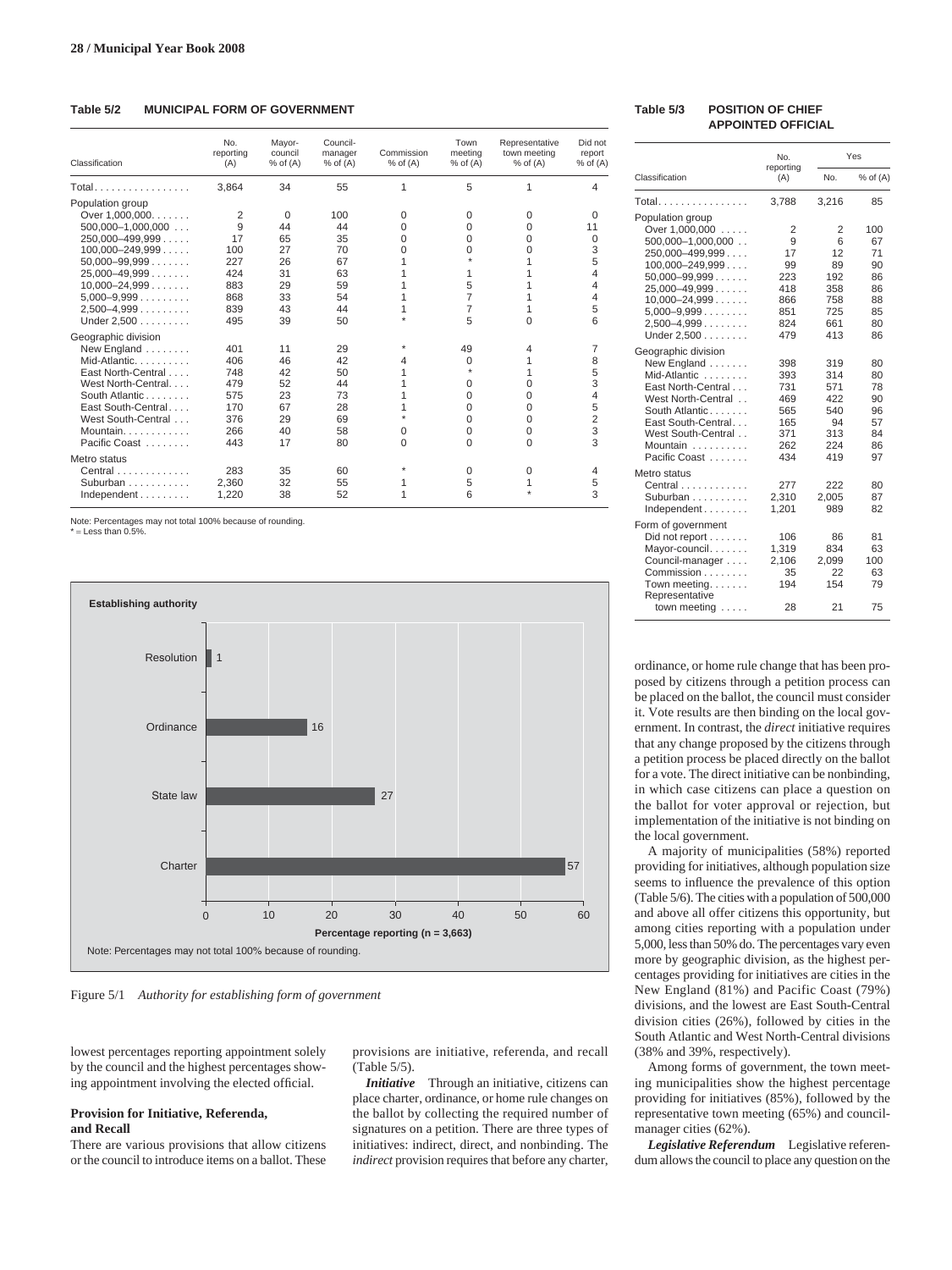#### **Table 5/4 APPOINTMENT OF CHIEF APPOINTED OFFICIAL**

|                      |                         |                                              | Appointed by            |                                                                      | Nominated by                                                            |                                                                         |                       |
|----------------------|-------------------------|----------------------------------------------|-------------------------|----------------------------------------------------------------------|-------------------------------------------------------------------------|-------------------------------------------------------------------------|-----------------------|
| Classification       | No.<br>reporting<br>(A) | Chief<br>elected<br>official<br>$%$ of $(A)$ | Council<br>$%$ of $(A)$ | Chief elected<br>official and<br>council<br>combined<br>$%$ of $(A)$ | Chief elected<br>official and<br>approved<br>by council<br>$%$ of $(A)$ | Council and<br>approved<br>by chief<br>elected official<br>$%$ of $(A)$ | Other<br>$%$ of $(A)$ |
| Total                | 3.159                   | 4                                            | 68                      | 19                                                                   | 9                                                                       | $\star$                                                                 | 1                     |
| Population group     |                         |                                              |                         |                                                                      |                                                                         |                                                                         |                       |
| Over 1,000,000       | 2                       | $\mathbf 0$                                  | 50                      | 50                                                                   | 0                                                                       | 0                                                                       | 0                     |
| $500,000-1,000,000$  | 5                       | 20                                           | 40                      | 40                                                                   | $\Omega$                                                                | 0                                                                       | $\Omega$              |
| $250,000 - 499,999$  | 12                      | 25                                           | 42                      | 8                                                                    | 25                                                                      | 0                                                                       | $\mathbf 0$           |
| $100,000 - 249,999$  | 89                      | 6                                            | 63                      | 27                                                                   | 3                                                                       | $\Omega$                                                                | 1                     |
| $50,000 - 99,999$    | 188                     | 3                                            | 67                      | 23                                                                   | 6                                                                       | $\Omega$                                                                | 0                     |
| $25,000 - 49,999$    | 351                     | 3                                            | 69                      | 19                                                                   | 9                                                                       | $\star$                                                                 | $\star$               |
| $10,000 - 24,999$    | 748                     | 4                                            | 70                      | 16                                                                   | 10                                                                      | ÷                                                                       | 1                     |
| $5,000-9,999$        | 709                     | 5                                            | 69                      | 16                                                                   | 9                                                                       | ÷                                                                       | 1                     |
| $2,500-4,999$        | 651                     | 3                                            | 65                      | 21                                                                   | 9                                                                       | 0                                                                       | 1                     |
| Under 2,500.         | 404                     | 3                                            | 68                      | 22                                                                   | $\overline{7}$                                                          | ÷                                                                       |                       |
| Geographic division  |                         |                                              |                         |                                                                      |                                                                         |                                                                         |                       |
| New England          | 314                     | 7                                            | 85                      | 5                                                                    | 1                                                                       | 0                                                                       | 2                     |
| Mid-Atlantic         | 300                     | 6                                            | 65                      | 14                                                                   | 14                                                                      | 0                                                                       | 1                     |
| East North-Central   | 565                     | 5                                            | 54                      | 24                                                                   | 16                                                                      | $\star$                                                                 | 1                     |
| West North-Central   | 414                     | $\overline{2}$                               | 62                      | 24                                                                   | 11                                                                      | 1                                                                       | 1                     |
| South Atlantic.      | 527                     | 1                                            | 74                      | 21                                                                   | 3                                                                       | $\star$                                                                 | $\boldsymbol{\ast}$   |
| East South-Central   | 96                      | 8                                            | 51                      | 25                                                                   | 15                                                                      | $\Omega$                                                                | 1                     |
| West South-Central   | 305                     | $\overline{2}$                               | 71                      | 23                                                                   | $\overline{4}$                                                          | 0                                                                       | 1                     |
| Mountain             | 225                     | 4                                            | 58                      | 24                                                                   | 13                                                                      | 0                                                                       | 1                     |
| Pacific Coast        | 413                     | 3                                            | 80                      | 12                                                                   | 4                                                                       | $\Omega$                                                                |                       |
| Metro status         |                         |                                              |                         |                                                                      |                                                                         |                                                                         |                       |
| $Central$            | 216                     | 7                                            | 64                      | 22                                                                   | 7                                                                       | 0                                                                       | 1                     |
| Suburban             | 1,963                   | 4                                            | 67                      | 19                                                                   | 10                                                                      | $\star$                                                                 | 1                     |
| Independent.         | 980                     | 3                                            | 71                      | 19                                                                   | $\overline{7}$                                                          |                                                                         | 1                     |
| Form of government   |                         |                                              |                         |                                                                      |                                                                         |                                                                         |                       |
| Mayor-council        | 833                     | 10                                           | 43                      | 23                                                                   | 21                                                                      |                                                                         | 2                     |
| Council-manager      | 2,049                   | 1                                            | 77                      | 19                                                                   | 4                                                                       | 0                                                                       |                       |
| Commission           | 22                      | 0                                            | 50                      | 27                                                                   | 9                                                                       | 0                                                                       | 14                    |
| Town meeting         | 150                     | 12                                           | 79                      | 6                                                                    | $\Omega$                                                                | $\Omega$                                                                | 3                     |
| Representative       |                         |                                              |                         |                                                                      |                                                                         |                                                                         |                       |
| town meeting $\dots$ | 21                      | 0                                            | 86                      | 0                                                                    | 10                                                                      | 5                                                                       | 0                     |
| Did not report       | 84                      | 7                                            | 73                      | 10                                                                   | 10                                                                      | $\Omega$                                                                | 1                     |
|                      |                         |                                              |                         |                                                                      |                                                                         |                                                                         |                       |

Note: Percentages may not total 100% because of rounding. \* = Less than 0.5%.

# **Table 5/6 PROVISION FOR INITIATIVE AND INITIATIVE PROCESS**

|                                |                      | Has provision<br>for initiative |              |                      | Type of initiative process |                               |                            |  |  |
|--------------------------------|----------------------|---------------------------------|--------------|----------------------|----------------------------|-------------------------------|----------------------------|--|--|
| Classification                 | No. reporting<br>(A) | No.                             | $%$ of $(A)$ | No. reporting<br>(B) | Indirect<br>$%$ of $(B)$   | <b>Direct</b><br>$%$ of $(B)$ | Nonbindina<br>$%$ of $(B)$ |  |  |
| <b>Total.</b>                  | 3,603                | 2,073                           | 58           | 1,902                | 49                         | 49                            | 15                         |  |  |
| Population group               |                      |                                 |              |                      |                            |                               |                            |  |  |
| Over $1,000,000$               | $\overline{2}$       | 2                               | 100          | 2                    | 50                         | 50                            | $\mathbf 0$                |  |  |
| $500,000-1,000,000$            | 9                    | 9                               | 100          | 9                    | 44                         | 56                            | 22                         |  |  |
| $250,000 - 499,999$            | 17                   | 15                              | 88           | 15                   | 33                         | 73                            | 13                         |  |  |
| $100,000 - 249,999$            | 97                   | 83                              | 86           | 71                   | 59                         | 45                            | 13                         |  |  |
| $50,000 - 99,999$              | 214                  | 161                             | 75           | 147                  | 63                         | 44                            | 14                         |  |  |
| $25,000-49,999$                | 404                  | 284                             | 70           | 260                  | 50                         | 50                            | 14                         |  |  |
| $10,000 - 24,999$              | 823                  | 501                             | 61           | 462                  | 52                         | 49                            | 15                         |  |  |
| $5,000 - 9,999$                | 810                  | 466                             | 58           | 435                  | 46                         | 48                            | 16                         |  |  |
| $2,500-4,999$                  | 773                  | 368                             | 48           | 333                  | 43                         | 54                            | 14                         |  |  |
| Under 2,500                    | 454                  | 184                             | 41           | 168                  | 49                         | 48                            | 15                         |  |  |
| Geographic division            |                      |                                 |              |                      |                            |                               |                            |  |  |
| New England                    | 385                  | 313                             | 81           | 297                  | 45                         | 52                            | 22                         |  |  |
| Mid-Atlantic                   | 363                  | 153                             | 42           | 134                  | 42                         | 42                            | 38                         |  |  |
| East North-Central             | 692                  | 433                             | 63           | 401                  | 41                         | 53                            | 21                         |  |  |
| West North-Central             | 446                  | 174                             | 39           | 161                  | 58                         | 42                            | 6                          |  |  |
| South Atlantic                 | 543                  | 204                             | 38           | 190                  | 58                         | 38                            | 10                         |  |  |
| East South-Central             | 149                  | 38                              | 26           | 35                   | 37                         | 54                            | 14                         |  |  |
| West South-Central             | 350                  | 233                             | 67           | 210                  | 54                         | 49                            | 6                          |  |  |
| Mountain                       | 252                  | 190                             | 75           | 175                  | 57                         | 50                            | 8                          |  |  |
| Pacific Coast                  | 423                  | 335                             | 79           | 299                  | 53                         | 57                            | 8                          |  |  |
| Form of government             |                      |                                 |              |                      |                            |                               |                            |  |  |
| Mayor-council.                 | 1.222                | 566                             | 46           | 516                  | 46                         | 48                            | 21                         |  |  |
| Council-manager                | 2,034                | 1,263                           | 62           | 1,163                | 54                         | 48                            | 10                         |  |  |
| Commission                     | 34                   | 17                              | 50           | 15                   | 27                         | 60                            | 27                         |  |  |
| Town meeting<br>Representative | 188                  | 159                             | 85           | 148                  | 36                         | 57                            | 26                         |  |  |
| town meeting $\dots$ .         | 26                   | 17                              | 65           | 14                   | 7                          | 43                            | 57                         |  |  |
| Did not report                 | 99                   | 51                              | 52           | 46                   | 37                         | 61                            | 20                         |  |  |

#### **Table 5/5 PROVISION FOR INITIATIVE, REFERENDA, AND RECALL**

| Provision              | No. reporting<br>(A) | Has provision<br>$%$ of $(A)$ |
|------------------------|----------------------|-------------------------------|
| Initiative             | 3,603                | 58                            |
| Legislative referendum | 3,497                | 76                            |
| Popular referendum     | 3,189                | 45                            |
| Recall                 | 3.311                | 60                            |

ballot for voter approval or rejection. The results may be binding or nonbinding. Slightly more than 75% of municipalities reported a provision for legislative referenda, with population size seeming to influence the responses. Among population groups, for example, the larger the group, the higher the percentage reporting this provision. All cities reporting with a population of 500,000 and above offer legislative referenda compared with 68% of those with a population under 2,500 (not shown). Among geographic divisions, close to 60% of cities in the East South-Central division do not have legislative referenda, compared with 24% overall. Among forms of government, the town meeting and council-manager forms show the highest percentages offering this type of provision (88% and 79%, respectively).

For those municipalities that reported providing for a legislative referendum, the survey included a follow-up question to determine which items must be placed on the ballot. Figure 5/2 shows the percentage reporting each item. Bond measures and charter amendments were reported by the highest percentages (67% and 56%, respectively), with the percentage reporting bond measures increasing among the smaller local governments (not shown). The East South-Central and Mid-Atlantic divisions show the lowest percentages indicating that bond measures must be placed on the ballot for voter approval; the council-manager and town meeting forms of government show the highest percentages, followed by mayor-council cities. There is more variation by population and geographic division regarding charter amendments, with no discernable pattern emerging.

*Popular Referendum* Popular referendum allows citizens to collect signatures on a petition to place on the ballot any charter, ordinance, or home rule change that has been adopted by the local government *before* the change can take effect. Approximately 45% of municipalities reported this option for citizens, with cities in larger population groups showing higher percentages than smaller cities. Among geographic divisions, there seems to be a greater tendency in the East and West to make this option available than in the central part of the country, although the Mid-Atlantic division cities show a relatively low percentage reporting it (Figure 5/3). Among forms of government, the town meeting cities show the highest percentage reporting popular referendum (67%), followed by council-manager cities (48%) (not shown).

*Recall* Recall allows citizens to collect signatures for a petition to place on the ballot a question of whether an elected official should be removed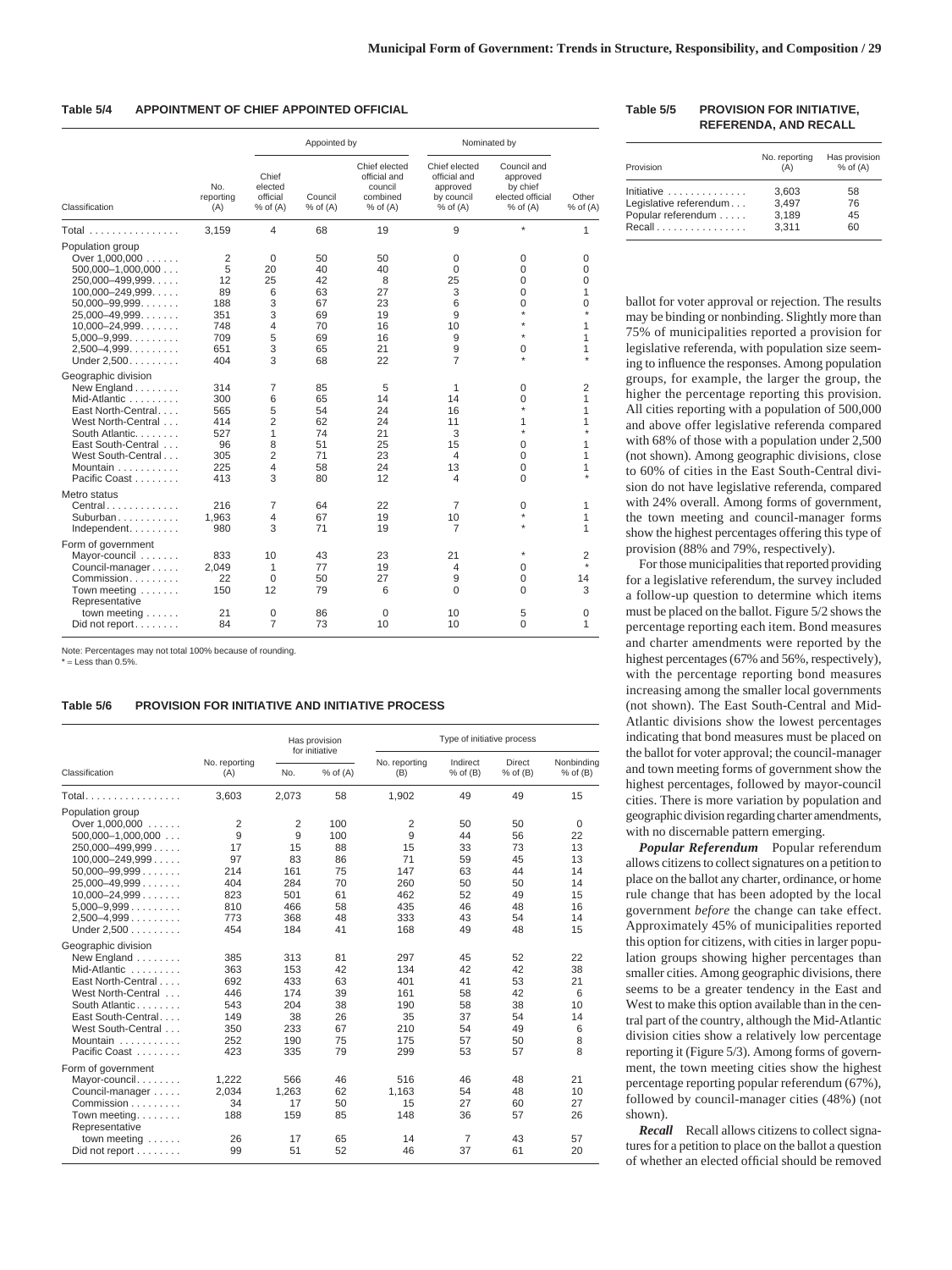

Figure 5/2 *Items that must be placed on the ballot for voter approval or rejection*



Figure 5/3 *Popular referendum provided on the ballot, by geographic division*

from office before his or her term has expired. Sixty percent of municipalities reported a provision for recall, with the highest percentages seen among larger local governments. Among the geographic divisions, Pacific Coast cities show the highest percentage by far reporting this provision (90%), followed by the Mountain and West South-Central divisions at 78% (not shown).

Among forms of government, the councilmanager localities show the highest percentage with a provision for recall at 67%, followed by cities with the commission form (55%); however, only 31 cities with the commission form answered the question (not shown). Mayor-council cities show 52% with a provision for recall.

# **Change in Structure or Form of Government**

With the various opportunities for citizens to place items on the ballot, it is not surprising that some changes in either the structure or form of local government were introduced between January 2001 and when the survey was conducted in 2006. Table 5/7 shows the attempted changes in structure or form of government reported on the survey and results of the attempt. Among the proposed changes, 50% or more respondents reported that approval was obtained to increase or decrease the number of council or board members, to change the method of electing the CEO, to decrease the power/authority of the CEO, and to add the position of CAO.

As might be anticipated, the changes in form of government typically involve mayor-council and council-manager localities because these represent the largest proportion of local governments. Overall, 23 cities reported a proposed change in form of government to mayor-council, 5 of which (5%) reported that the proposals were approved (Table 5/8).

The highest number of municipalities proposing a change in form of government (70) reported a proposed change to the council-manager form; of those, 35 (50%) reported that the proposals were approved.

#### **The Chief Elected Official**

Some local governments, primarily mayor-council cities (31%), have positions for both a mayor *and* a council president or board chair (not shown). At least 92% of all survey respondents with the town meeting and representative town meeting forms of government reported a council president or board chair position, but no more than 8% reported the position of mayor. Survey respondents were instructed to answer the questions that followed based on the position of mayor if they have one, or on the position of council president or chair if they do not have a mayor.

*Election* Although in the majority of cities (76%), voters elect the mayor or council president/ board chair directly, there are some variations by population, geographic division, and form of government (Table 5/9). For instance, in all cities with a population of 250,000 and above, the voters directly elect the CEO. Below that population cutoff, there is not a great deal of variation in the percentages reporting direct election.

When the data are arrayed by geographic division, however, it is noticeable that almost half of the New England cities reported that the council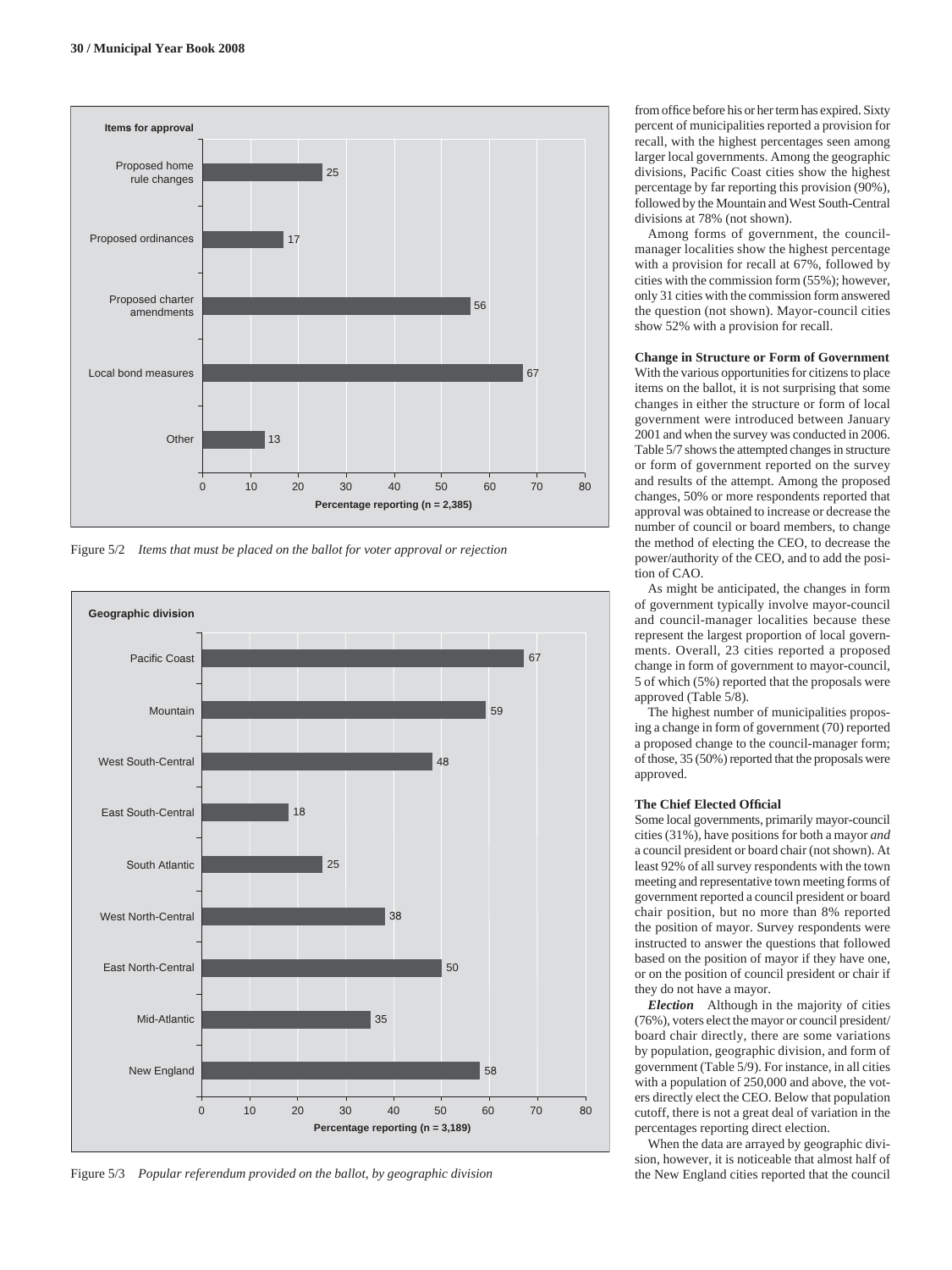#### **Table 5/7 PROPOSED CHANGES IN STRUCTURE OR FORM OF GOVERNMENT**

| Proposed changes                                                                                                                               | No. reporting<br>change was<br>proposed<br>(A) | Change<br>was not<br>approved<br>$%$ of $(A)$ | Change was<br>approved<br>$%$ of $(A)$ |
|------------------------------------------------------------------------------------------------------------------------------------------------|------------------------------------------------|-----------------------------------------------|----------------------------------------|
| Change $\dots$                                                                                                                                 |                                                |                                               |                                        |
| From at-large to ward or district elections                                                                                                    | 38                                             | 40                                            | 42                                     |
| From ward or district to at-large elections                                                                                                    | 23                                             | 39                                            | 48                                     |
| To a mixed system with some at-large and some ward or district elections<br>The mix between the number of council members elected at large and | 20                                             | 45                                            | 45                                     |
|                                                                                                                                                | 19                                             | 47                                            | 37                                     |
| The method of election of the chief elected official                                                                                           | 33                                             | 29                                            | 56                                     |
|                                                                                                                                                | 4                                              |                                               | $\Omega$                               |
|                                                                                                                                                | 118                                            | 44                                            | 45                                     |
| increase                                                                                                                                       |                                                |                                               |                                        |
| The number of council or board members                                                                                                         | 58                                             | 35                                            | 59                                     |
| The powers/authorities of the chief elected official<br>Decrease                                                                               | 24                                             | 50                                            | 42                                     |
| The number of council or board members                                                                                                         | 22                                             | 36                                            | 55                                     |
| Add the position of chief appointed official (the appointed professional                                                                       | 27                                             | 30                                            | 56                                     |
| Eliminate the position of chief appointed official (the appointed professional                                                                 | 71                                             | 21                                            | 72                                     |
|                                                                                                                                                | 17                                             | 53                                            | 29                                     |

Note: Not all who reported that the change was proposed answered whether it was approved, which explains why the percentages do not total 100%.

# **Table 5/8 CHANGES IN FORM OF GOVERNMENT: NUMBER OF PROPOSALS ATTEMPTED AND APPROVED**

|                                                                           | Change to     |      |                   |         |                     |                                  |             |                      |                    |                                          |                                |
|---------------------------------------------------------------------------|---------------|------|-------------------|---------|---------------------|----------------------------------|-------------|----------------------|--------------------|------------------------------------------|--------------------------------|
|                                                                           |               |      | Mayor-<br>council |         | Council-<br>manager |                                  | Commission  |                      | Town<br>meeting    |                                          | Representative<br>town meeting |
| No.<br>Change from                                                        | reporting     | Att. | App.              | Att.    | App.                | Att.                             | App.        | Att.                 | App.               | Att.                                     | App.                           |
| Mayor-council<br>Council-manager<br>Commission<br>Town meeting. $\dots$ . | 55<br>20<br>8 | 19   | 2                 | 55<br>6 | 25<br>5<br>3        | $\Omega$<br>$\Omega$<br>$\Omega$ | 0<br>0<br>0 | $\Omega$<br>$\Omega$ | 0<br>$\Omega$<br>0 | $\Omega$<br>$\Omega$<br>0<br>$\mathbf 0$ | $\Omega$<br>0<br>0<br>0        |
| Representative<br>town meeting                                            | 5             | 2    | 1                 | 2       | 2                   | $\Omega$                         | $\Omega$    |                      | $\mathbf 0$        |                                          |                                |

Note: Att. = attempted, app. = approved.

#### **Table 5/9 SELECTION OF CHIEF ELECTED OFFICIAL**

| Classification                                                                                                                                                                                                           | No.<br>reporting<br>(A)                                      | Voters<br>elect<br>directly<br>$%$ of $(A)$                 | Council<br>selects from<br>among its<br>members                     | Council<br>member<br>receiving the<br>most votes | Council<br>members<br>rotate into<br>the position<br>$%$ of $(A)$                                   | Other<br>$%$ of $(A)$                                         |
|--------------------------------------------------------------------------------------------------------------------------------------------------------------------------------------------------------------------------|--------------------------------------------------------------|-------------------------------------------------------------|---------------------------------------------------------------------|--------------------------------------------------|-----------------------------------------------------------------------------------------------------|---------------------------------------------------------------|
|                                                                                                                                                                                                                          | 3,629                                                        | 76                                                          | 22                                                                  | 1                                                | 2                                                                                                   | $\star$                                                       |
| Population group<br>Over 1,000,000<br>$500,000-1,000,000$<br>$250,000 - 499,999$<br>$100,000 - 249,999$<br>$50,000 - 99,999$<br>$25,000 - 49,999$<br>$10,000 - 24,999$<br>$5,000-9,999$<br>$2,500-4,999$<br>Under 2.500. | 2<br>8<br>17<br>99<br>218<br>400<br>819<br>816<br>778<br>472 | 100<br>100<br>100<br>87<br>75<br>73<br>71<br>77<br>79<br>79 | $\Omega$<br>0<br>$\Omega$<br>11<br>23<br>25<br>27<br>22<br>18<br>19 | 0<br>0<br>0<br>0<br>1<br>1                       | 0<br>$\Omega$<br>$\Omega$<br>2<br>1<br>$\overline{2}$<br>$\overline{2}$<br>1<br>$\overline{2}$<br>1 | 0<br>$\Omega$<br>$\Omega$<br>$\Omega$<br>$\Omega$<br>$\Omega$ |
| Geographic division<br>New England<br>Mid-Atlantic<br>East North-Central<br>West North-Central<br>South Atlantic<br>East South-Central<br>West South-Central<br>Pacific Coast                                            | 340<br>384<br>706<br>463<br>550<br>159<br>353<br>259<br>415  | 44<br>66<br>83<br>90<br>83<br>87<br>89<br>88<br>54          | 49<br>32<br>16<br>10<br>15<br>13<br>10<br>12<br>40                  | 1<br>1<br>1<br>0<br>$\star$<br>0<br>1            | 5<br>1<br>1<br>0<br>$\mathbf 0$<br>$\mathbf 0$<br>6                                                 | O<br>$\Omega$<br>$\Omega$                                     |
| Form of government<br>Mayor-council<br>Council-manager<br>Town meeting<br>Representative town meeting<br>Did not report                                                                                                  | 1.262<br>1.999<br>34<br>158<br>25<br>151                     | 96<br>67<br>56<br>46<br>44<br>70                            | 3<br>30<br>41<br>46<br>44<br>27                                     | 1<br>3<br>$\Omega$<br>0<br>$\overline{2}$        | $\star$<br>$\overline{2}$<br>$\Omega$<br>8<br>12<br>1                                               | $\Omega$<br>0<br>1                                            |

Note: Percentages may not total 100% because of rounding.

 $=$  Less than 0.5%

selects the CEO from among its members, as did 40% of cities in the Pacific Coast division.

In cities with a mayor-council form of government, 96% reported that voters directly elect the mayor. By contrast, in council-manager cities, 67% reported that voters directly elect the mayor, while 30% reported that the council selects the CEO from among its members.

Almost 86% of local governments reported that the position of CEO is officially part time, although a majority of larger local governments (those with a population of 250,000 and above) indicated that the position is full time (not shown). Ninety-five percent of respondents in council-manager cities reported that the CEO's position is part time, compared with 72% of respondents in mayorcouncil cities.

*Terms of Office* A four-year term was reported by the highest percentage of respondents, followed by a two-year term (Table 5/10). Four-year terms were generally reported by higher percentages of larger cities than smaller cities and by 87% of cities in the East South-Central division (not shown). Council-manager cities show the highest percentage reporting two-year terms (41%), and mayor-council cities show the highest percentage reporting four-year terms (68%). The town meeting and representative town meeting local governments show percentages way above the average reporting a one-year term (44% and 52%, respectively).

The vast majority (91%) of cities do not have legal limits on the number of terms allowed for the position of CEO (not shown); generally, those cities that do have term limits are larger. Where term limits are imposed, the majority (54%) of cities show a limit of two terms, followed by 28% reporting three terms.

## **Responsibilities and Authority of the Chief Elected Official**

Although the distinctions are not consistent across local governments, typically CEOs have varying degrees of responsibility and authority, depending on the form of government.

*Serving on the Council and Voting in Meetings* The CEO serves on the council in 72% of reporting cities overall, but noticeably in only 44% of mayor-council cities (not shown). A slim majority of those cities in which the CEO is on the council reported that the official receives supplemental compensation for the additional duties involved (not shown).

Although 72% of council-manager and approximately 90% of commission, town meeting, and representative town meeting local government respondents reported that the CEO can vote on all issues before the council, in only 26% of mayor-

#### **Table 5/10 LENGTH OF TERM FOR CHIEF ELECTED OFFICIAL**

| Length of term                                                                                                                                    | Percentage reporting<br>$(n = 3,361)$ |
|---------------------------------------------------------------------------------------------------------------------------------------------------|---------------------------------------|
| $1$ year<br>$2$ years $\dots\dots\dots\dots\dots$<br>$3 \text{ years} \dots \dots \dots \dots$<br>$4$ years $\dots\dots\dots\dots\dots$<br>Other. | 14<br>35<br>6<br>45                   |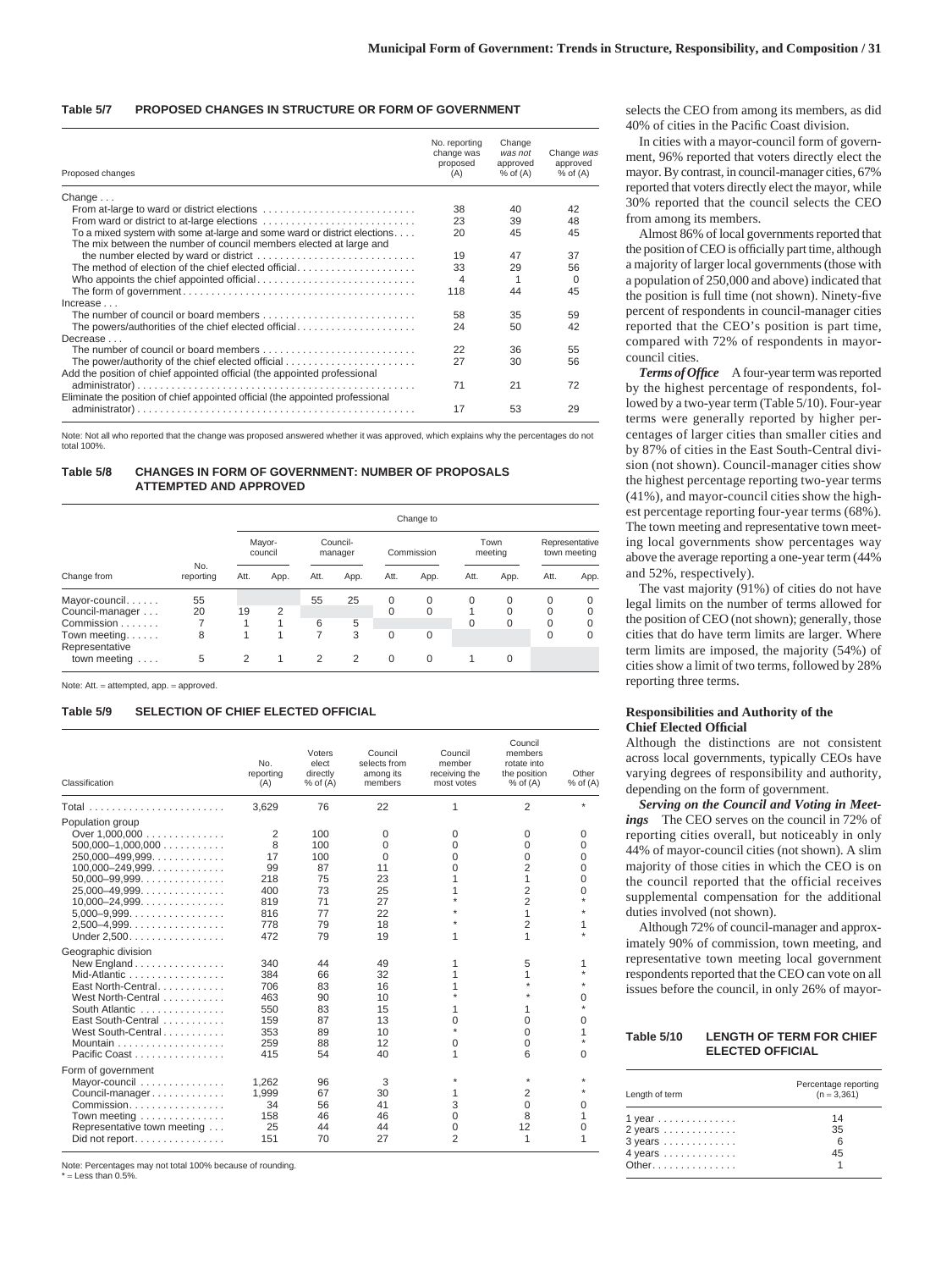council cities does the CEO have this authority (Table 5/11). Among mayor-council cities, however, 55% reported that the CEO is permitted to vote to break a tie while 17% reported that the CEO is never permitted to vote.

*Budget Responsibility* Since 1996, there has been a small but steady drop in the percentage of cities reporting that the CEO has the authority to develop and make recommendations for the budget submitted to council—from 13% in 1996<sup>3</sup> to 12% in 20014 and 11% in 2006. At the same time, the percentage reporting that the authority lies with the CAO has increased noticeably—from 57% in 2001 to 65% in 2006. As Table 5/12 shows, even among mayor-council and commission forms of government, the CAO has this responsibility more often than the CEO.

The survey also covered several areas of authority of the CEO, including

- Assigning council members to chair or serve on committees
- Appointing citizens to serve on advisory or quasijudicial authorities, boards, or commissions
- Receiving the annual budget developed by the CAO
- Preparing the annual budget
- Making an annual report to the council.

Approximately 75% of respondents reported that the CEO has the authority to assign council members to chair or serve on committees, and slightly more reported the authority to appoint citizens to serve on advisory or quasi-judicial authorities, boards, or commissions (not shown). However, just 50% reported that the CEO has the authority to make an annual report to council, and less than a majority (42%) reported that the CEO is authorized to receive the annual budget.

#### **Election and Terms of Council Members**

Among the questions that ICMA staff are often asked are whether the political party of a candidate for the council is placed on the ballot and whether council members have term limits. The survey results show that while political party is on the ballot in only 20% of cities reporting overall, it is on the ballot in 87% of cities in the Mid-Atlantic geographic division—an anomaly that was reflected in the 2001 survey results as well (not shown).

*Elections: At Large and Ward/District* Although two-thirds of local government respondents (66%) reported that council members are elected at large, cities with a population of 250,000 and above tend to show election by ward, or district, or by a combination of the two methods. Another interesting variation is that cities on the coasts show higher percentages reporting at-large elections than do those in the middle of the country. For example, only 45% in the West North-Central geographic division reported at-large elections compared with 81% and 89% in the New England and Pacific Coast divisions, respectively (not shown).

Approximately 17% of those reporting indicated that they use of elections by ward/district, and 17% show a combination of at-large and ward/district elections. The highest percentages reporting elections by ward/district alone are in the West North-

#### **Table 5/11 VOTING AUTHORITY OF CHIEF ELECTED OFFICIAL**

| Classification                                       | No.<br>reporting<br>(A) | On all issues<br>$%$ of $(A)$ | Only to<br>break a tie<br>$%$ of $(A)$ | Never<br>$%$ of $(A)$ | Other<br>$%$ of $(A)$ |
|------------------------------------------------------|-------------------------|-------------------------------|----------------------------------------|-----------------------|-----------------------|
|                                                      | 3,564                   | 57                            | 34                                     | 7                     | $\overline{2}$        |
| Population group                                     |                         |                               |                                        |                       |                       |
|                                                      | 2                       | 100                           | 0                                      | $\Omega$              | 0                     |
| $500,000-1,000,000$                                  | 8                       | 50                            | $\Omega$                               | 50                    | $\Omega$              |
| $250,000 - 499,999$                                  | 17                      | 35                            | 6                                      | 59                    | $\Omega$              |
| $100,000 - 249,999$                                  | 99                      | 74                            | 10                                     | 14                    | 2                     |
| $50,000 - 99,999$                                    | 215                     | 71                            | 16                                     | 11                    | $\overline{2}$        |
| $25,000 - 49,999$                                    | 392                     | 63                            | 23                                     | 10                    | 4                     |
| $10,000 - 24,999$                                    | 807                     | 62                            | 28                                     | 9                     | $\overline{2}$        |
| $5,000-9,999$                                        | 793                     | 56                            | 38                                     | 4                     | 1                     |
|                                                      | 769                     | 45                            | 49                                     | 5                     | 1                     |
|                                                      | 462                     | 54                            | 41                                     | 5                     | 1                     |
| Geographic division                                  |                         |                               |                                        |                       |                       |
| New England                                          | 320                     | 78                            | 10                                     | 10                    | 2                     |
| Mid-Atlantic                                         | 374                     | 57                            | 32                                     | 9                     | 2                     |
| East North-Central                                   | 685                     | 52                            | 37                                     | 9                     | 3                     |
| West North-Central                                   | 452                     | 41                            | 41                                     | 16                    | 2                     |
| South Atlantic.                                      | 548                     | 57                            | 39                                     | $\overline{4}$        | ÷.                    |
| East South-Central.                                  | 159                     | 47                            | 40                                     | 11                    | 3                     |
| West South-Central                                   | 347                     | 46                            | 50                                     | $\overline{2}$        | 1                     |
| Mountain $\ldots \ldots \ldots \ldots \ldots$        | 262                     | 54                            | 42                                     | 3                     | 1                     |
| Pacific Coast                                        | 417                     | 81                            | 17                                     | 1                     | 1                     |
|                                                      |                         |                               |                                        |                       |                       |
| Form of government                                   |                         |                               |                                        | 17                    |                       |
| Mayor-council                                        | 1.231                   | 26<br>72                      | 55                                     |                       | 3<br>1                |
| Council-manager                                      | 1,986                   |                               | 25                                     | 2                     |                       |
| Commission                                           | 33                      | 88                            | 9                                      | 3                     | 0                     |
| Town meeting                                         | 143                     | 91                            | 6                                      | $\overline{2}$        | 1                     |
| Representative town meeting                          | 22                      | 91                            | 5                                      | 5                     | 0                     |
| Did not respond $\ldots \ldots \ldots \ldots \ldots$ | 149                     | 62                            | 33                                     | 5                     | 1                     |

Note: Percentages may not total 100% because of rounding. \* = Less than 0.5%.

## **Table 5/12 AUTHORITY TO DEVELOP AND MAKE RECOMMENDATIONS FOR THE BUDGET SUBMITTED TO THE COUNCIL**

| No.<br>reporting<br>(A)                                     | Chief<br>elected<br>official<br>$%$ of $(A)$                | Chief<br>appointed<br>official<br>$%$ of $(A)$      | Chief elected<br>and chief<br>appointed<br>officials,<br>combined<br>$%$ of $(A)$   | Chief<br>financial<br>officer<br>$%$ of $(A)$                                  | Finance<br>committee<br>$%$ of $(A)$                             | Other<br>$%$ of $(A)$                                                            |
|-------------------------------------------------------------|-------------------------------------------------------------|-----------------------------------------------------|-------------------------------------------------------------------------------------|--------------------------------------------------------------------------------|------------------------------------------------------------------|----------------------------------------------------------------------------------|
| 3,549                                                       | 11                                                          | 65                                                  | 8                                                                                   | 10                                                                             | 1                                                                | 5                                                                                |
| 1<br>8<br>16<br>96<br>210<br>395<br>807<br>793<br>766       | $\mathbf 0$<br>50<br>31<br>14<br>12<br>14<br>12<br>10<br>11 | 100<br>38<br>44<br>79<br>73<br>71<br>67<br>63<br>57 | 0<br>0<br>6<br>5<br>5<br>4<br>8<br>7<br>11                                          | $\mathbf 0$<br>$\mathbf 0$<br>19<br>2<br>$\overline{7}$<br>9<br>10<br>12<br>11 | $\mathbf 0$<br>0<br>0<br>0<br>0<br>0<br>1<br>1<br>$\overline{2}$ | $\mathbf 0$<br>13<br>$\mathbf 0$<br>0<br>3<br>$\overline{2}$<br>4<br>6<br>8<br>8 |
| 363<br>362<br>675<br>451<br>540<br>157<br>350<br>244<br>407 | 15<br>12<br>13<br>$\overline{4}$<br>6<br>34<br>17<br>8<br>6 | 58<br>50<br>55<br>74<br>83<br>36<br>71<br>62<br>79  | 8<br>12<br>10<br>$\overline{7}$<br>$\overline{4}$<br>12<br>$\overline{7}$<br>5<br>4 | 5<br>18<br>15<br>9<br>5<br>10<br>3<br>14<br>10                                 | 4<br>$\overline{2}$<br>1<br>1<br>0<br>1<br>$\star$<br>$\Omega$   | 10<br>6<br>7<br>6<br>1<br>8<br>1<br>11<br>$\overline{2}$                         |
| 1,212<br>2,007<br>33<br>176<br>26                           | 26<br>2<br>3<br>10<br>$\overline{4}$                        | 34<br>87<br>33<br>47<br>58                          | 13<br>3<br>12<br>14<br>12                                                           | 17<br>6<br>30<br>7<br>8                                                        | 2<br>$\star$<br>3<br>$\overline{7}$<br>0                         | 9<br>$\overline{2}$<br>18<br>16<br>19<br>13                                      |
|                                                             | 457<br>95                                                   | $\overline{7}$<br>12                                | 69<br>56                                                                            | 7<br>$\overline{7}$                                                            | 8<br>13                                                          | 1<br>0                                                                           |

Note: Percentages may not total 100% because of rounding.

 $=$  Less than 0.5%